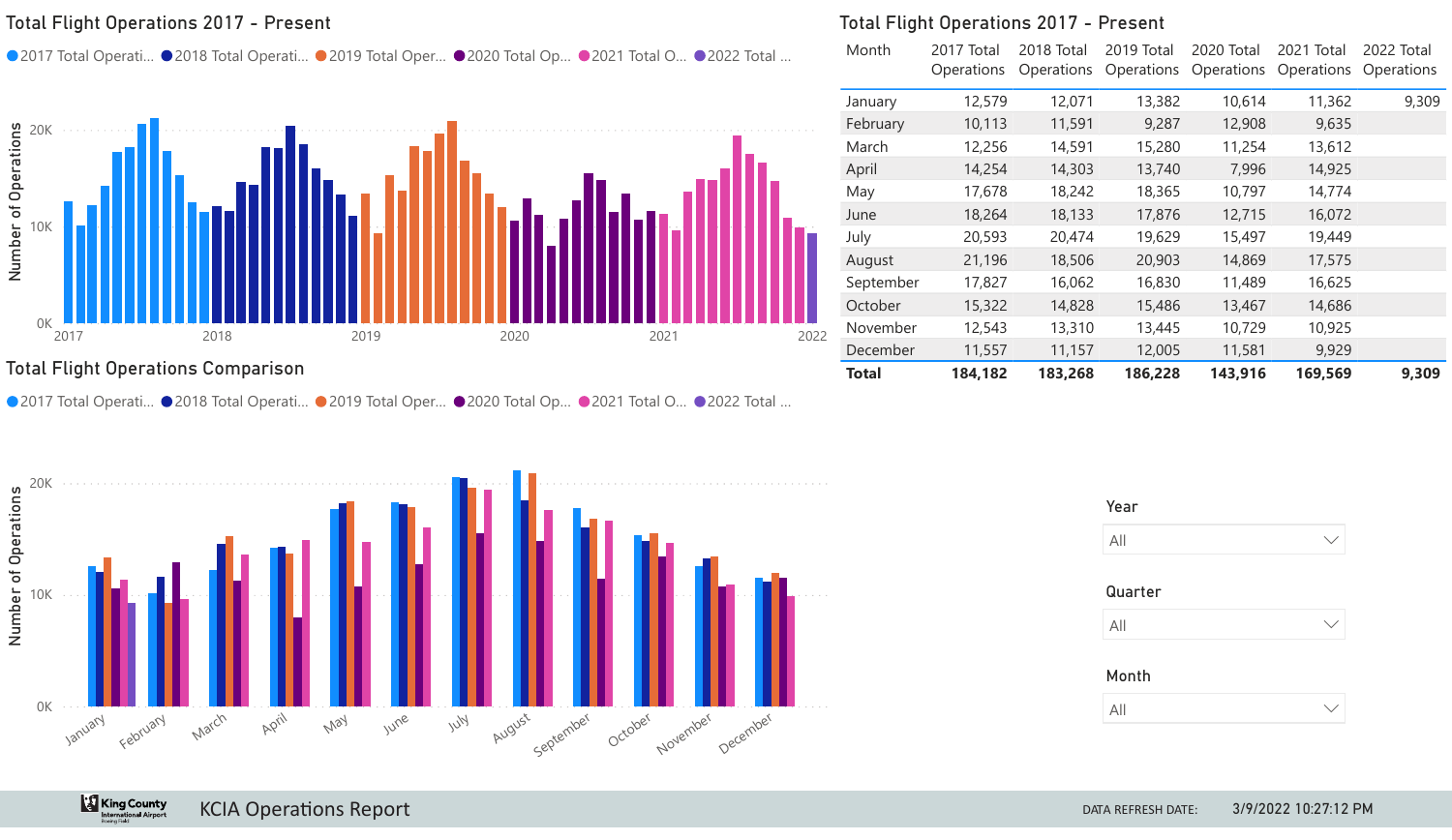

| <b>REQUESTID</b><br>$\blacktriangledown$ | # OF ANIMALS<br>OR EGGS | <b>ACTION</b>      | <b>ACTIVITY</b>     | <b>ATTRACTANT</b>   | Name of Observer | <b>SPECIES</b> | Surface            | <b>WEATHER</b>              | <b>WILDLIFE ISSUE</b> |
|------------------------------------------|-------------------------|--------------------|---------------------|---------------------|------------------|----------------|--------------------|-----------------------------|-----------------------|
| 7341                                     |                         |                    |                     |                     |                  |                |                    | Clear                       | None observed         |
| 7337                                     | 50                      | <b>PYRO HARASS</b> | <b>FEEDING</b>      | <b>VEGETATION</b>   |                  |                | <b>SHORT GRASS</b> | Clear                       | <b>BIRD HAZING</b>    |
| 7336                                     |                         | <b>PYRO HARASS</b> | <b>FLYING LOCAL</b> | N/A                 |                  |                | PAVEMENT           | Clear                       | <b>BIRD HAZING</b>    |
| 7319                                     |                         |                    |                     |                     |                  |                |                    |                             |                       |
| 7318                                     | 50                      | OBSERVED           | <b>LOITERING</b>    |                     |                  |                | <b>SHORT GRASS</b> | Cloudy                      | OBSERVED              |
| 7313                                     | 12                      | PYRO HARASS        | <b>FLYING LOCAL</b> | N/A                 |                  |                | <b>TAXIWAY</b>     | Clear                       | <b>BIRD HAZING</b>    |
| 7312                                     | 50                      | <b>PYRO HARASS</b> | LOITERING           | N/A                 |                  |                | <b>SHORT GRASS</b> | Clear                       | <b>BIRD HAZING</b>    |
| 7311                                     |                         | <b>PYRO HARASS</b> | <b>FEEDING</b>      | <b>PREY SPECIES</b> |                  |                | <b>SHORT GRASS</b> | Clear                       | <b>BIRD HAZING</b>    |
| 7310                                     |                         | <b>OBSERVED</b>    | <b>FLYING PAST</b>  | N/A                 |                  |                | <b>RUNWAY</b>      | Clear                       | <b>OBSERVED</b>       |
| 7201                                     |                         | VELICIE LIADACC    | <b>I QITEDINIC</b>  | <b>IMATED</b>       |                  |                | TEMPOD ADV         | $D_2$ $H_1$ , $C_1$ , $H_2$ | DIDD LIA 7INIC        |

#### King County KCIA Operations Report **DATA REFRESH DATE:**

3/9/2022 10:27:12 PM

 $\lambda$ Ľ

 $\vee$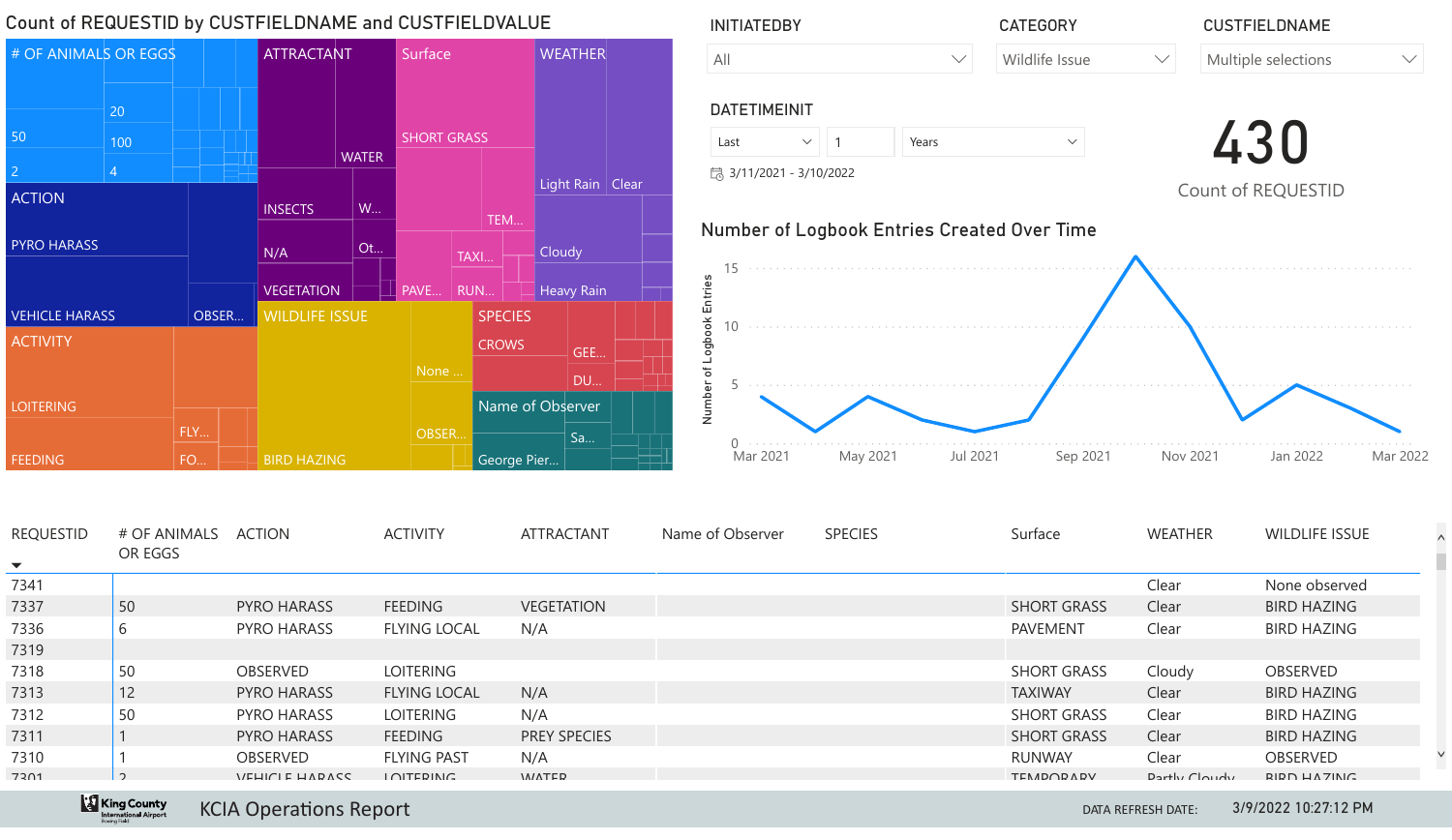#### Inspection Types by Month as a Percentage

**Inspection Type** ● Fuel Storage Ar... ● Mobile Fuel... ● Part 139 Co... ● Part 139 Day ● Part 139 Ni… ● Part 139 S…

| 2022 March     | 50.00% |  | 27.78%           |        |                 | 22.22% |       |
|----------------|--------|--|------------------|--------|-----------------|--------|-------|
| 2022 February  | 41.67% |  | 25.93%           |        | 26.85%          |        |       |
| 2022 January   | 40.91% |  | 26.52%           |        | 28.03%          |        |       |
| 2021 December  | 47.20% |  | 25.60%           |        | 24.00%          |        |       |
| 2021 November  | 39.06% |  | 25.78%           |        | 23.44%          | 11.72% |       |
| 2021 October   | 50.34% |  |                  |        | 21.77%          |        |       |
| 2021 September | 32.32% |  | 33.33%<br>31.31% |        |                 |        |       |
| 2021 August    | 47.06% |  |                  | 47.06% |                 |        |       |
| 2021 July      | 43.66% |  |                  |        | 9.86%<br>45.07% |        |       |
| 2021 June      | 39.18% |  |                  |        |                 | 21.65% |       |
| 2021 May       | 47.06% |  | 44.12%           |        |                 |        | 5.88% |
| 2021 April     | 49.21% |  |                  | 46.03% |                 |        |       |
| 2021 March     | 43.48% |  |                  | 45.65% |                 | 10.87% |       |

| <b>INSPECTIONID</b> | <b>INITIATEDATE</b> | INSPTEMPLATENAME    | <b>INITIATEDBY</b> | <b>INSPECTEDBY</b> | <b>CLOSEDBY</b> | <b>STATUS</b> |  |
|---------------------|---------------------|---------------------|--------------------|--------------------|-----------------|---------------|--|
| 3781                | 03/09/2022          | Part 139 Day        | Dean, Alyssa       | Dean, Alyssa       | Dean, Alyssa    | <b>CLOSED</b> |  |
| 3780                | 03/09/2022          | Part 139 Continuous | Julian, Justin     | Julian, Justin     | Julian, Justin  | <b>CLOSED</b> |  |
| 3779                | 03/08/2022          | Part 139 Continuous | Pierce, George     | Pierce, George     | Pierce, George  | <b>CLOSED</b> |  |
|                     | 3778 03/08/2022     | Part 139 Night      | Gamble, Ciara      | Gamble, Ciara      | Gamble, Ciara   | <b>CLOSED</b> |  |
| 3777                | 03/08/2022          | Part 139 Continuous | Aldhahi, Abdullah  | Aldhahi, Abdullah  |                 | <b>OPEN</b>   |  |
|                     | 3776 03/08/2022     | Part 139 Day        | Ison, Aaron        | Ison, Aaron        | Ison, Aaron     | <b>CLOSED</b> |  |
|                     | 3775 03/08/2022     | Part 139 Night      | Ison, Aaron        | Ison, Aaron        | Ison, Aaron     | <b>CLOSED</b> |  |
|                     | 3774 03/08/2022     | Part 139 Night      | Ison, Aaron        | Ison, Aaron        |                 | <b>OPEN</b>   |  |
| <u>3773</u>         | 03/08/2022          | Part 139 Continuous | Julian, Justin     | Julian, Justin     | Julian, Justin  | <b>CLOSED</b> |  |
|                     | 3772 03/07/2022     | Part 139 Continuous | Pierce, George     | Pierce, George     | Pierce, George  | <b>CLOSED</b> |  |
| <u>3771</u>         | 03/07/2022          | Part 139 Continuous | Pierce, George     | Pierce, George     | Pierce, George  | <b>CLOSED</b> |  |
|                     |                     |                     |                    |                    |                 |               |  |

#### INITIATEDATE

| Last |                                               | Years |  | 1188 |  |  |  |
|------|-----------------------------------------------|-------|--|------|--|--|--|
|      | 引3/11/2021 - 3/10/2022<br><b>INSPECTIONID</b> |       |  |      |  |  |  |

3/11/2021 - 3/10/2022

#### Part 139 Inspections by Type





[3770](http://airportcityworks/AMS/WorkManagement/InspectionEdit.aspx?InspectionId=3770) **Total**